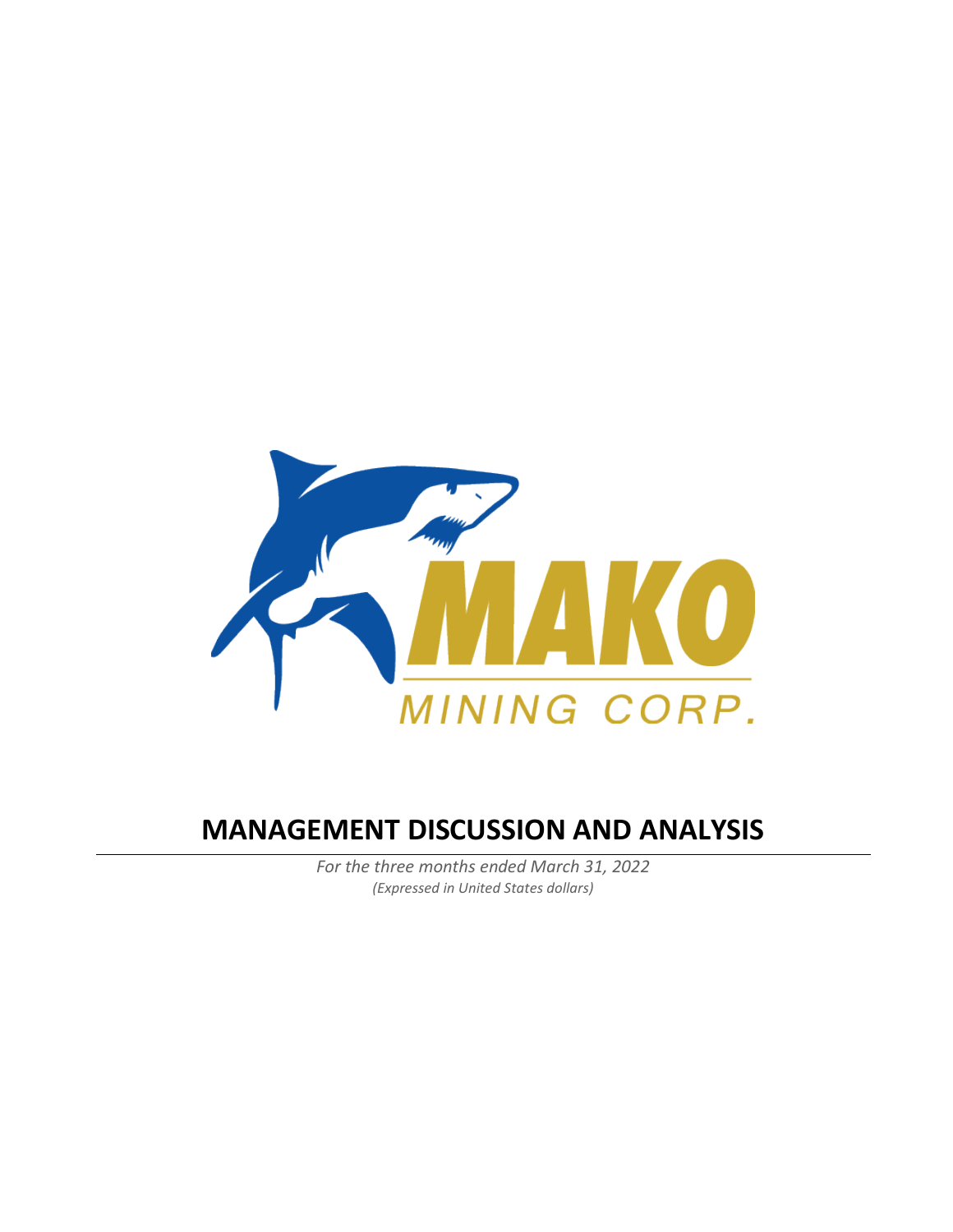

This Management Discussion and Analysis ("MD&A") is intended to help the reader understand Mako Mining Corp. (the "Company" or "Mako"), the operations, financial position, and current and future business environment. This MD&A is intended to supplement and complement Mako's unaudited condensed interim consolidated financial statements for the three months ended March 31, 2022, which have been prepared in accordance with International Financial Reporting Standards as issued by the International Accounting Standards ("IFRS") applicable to the preparation of interim financial statements, including International Accounting Standard 34, Interim Financial Reporting.

Additional information regarding Mako, including the risks related to the business and those that are reasonably likely to affect Mako's financial statements in the future, is contained in the continuous disclosure materials, including the most recent audited consolidated financial statements and Management Information Circular, which is available on the Company's website at [www.makominingcorp.com](http://www.makominingcorp.com/) and under the Company's profile on the SEDAR website at [www.sedar.com.](http://www.sedar.com/)

This MD&A has been prepared as of May 30, 2022. All amounts are expressed in United States (US) dollars, unless otherwise stated.

# **BUSINESS OVERVIEW**

Mako Mining Corp. was incorporated on April 1, 2004 under the laws of the Yukon Territory and continued into British Columbia under the *British Columbia Corporations Act.* The Company is listed on the TSX Venture Exchange ("TSX-V") under the symbol "MKO". The Company's principal business activities are the production of gold and the exploration of its mineral interests in Nicaragua.

The Company's main asset is the San Albino gold deposit, located within the San Albino-Murra Property, located in Nueva Segovia, Nicaragua ("San Albino"). It was a historical small-scale underground gold producer, commencing production in the early 1900's and operating on and off until approximately 1940. Mako's management brought the San Albino mine into commercial production on July 1, 2021.

The projected free cash flow from the San Albino Mine is anticipated to fund exploration on Mako's prospective 188 square kilometer ("km") land package in Nicaragua.

On March 31, 2021, the Company completed the transaction with GR Silver Mining Ltd ("GR Silver") pursuant to which GR Silver acquired 100% of the common shares of Mako's wholly-owned subsidiary, Marlin Gold Mining Ltd ("Marlin"), from the Company. Refer to section *"GR Silver Mining Ltd"*.

# **FINANCIAL HIGHLIGHTS, MAJOR ACTIVITIES AND SIGNIFICANT SUBSEQUENT EVENTS**

- Revenues of \$17.2 million (Q1 2021 \$nil) for the three months ended March 31, 2022 ("Q1 2022").
- Sales of 9,580 ounces ("oz.") (Q1 2021 nil) of gold in Q1 2022 from the San Albino Mine.
- Net loss of \$1.0 million and net income of \$7.1 million for Q1 2022 and Q1 2021, respectively.
- Production of 9,518 oz. (Q1 2021 nil) of gold at the San Albino Mine for Q1 2022.
- Ore stockpile containing an estimated 11,600 oz. of gold at the San Albino Mine as at March 31, 2022.
- Cash generated from operations \$6.7 million (Q1 2021 used by operations \$3.9 million)
- On January 16, 2022, 35.5 million share purchase warrants, exercisable at C\$0.60 per warrant and 1.5 million broker warrants, exercisable at C\$0.40 per warrant expired unexercised.
- On January 31, 2022, the Company granted 1.5 million restricted share units ("RSU") to senior executives and granted 1.3 million deferred share units ("DSU") to the Company's directors. Each RSU will vest 50% on the first anniversary of the grant date (being January 31, 2023), 25% on the second anniversary of the grant date (being January 31, 2024) and 25% on December 1, 2024. Each RSU is exercisable into one common share entitling the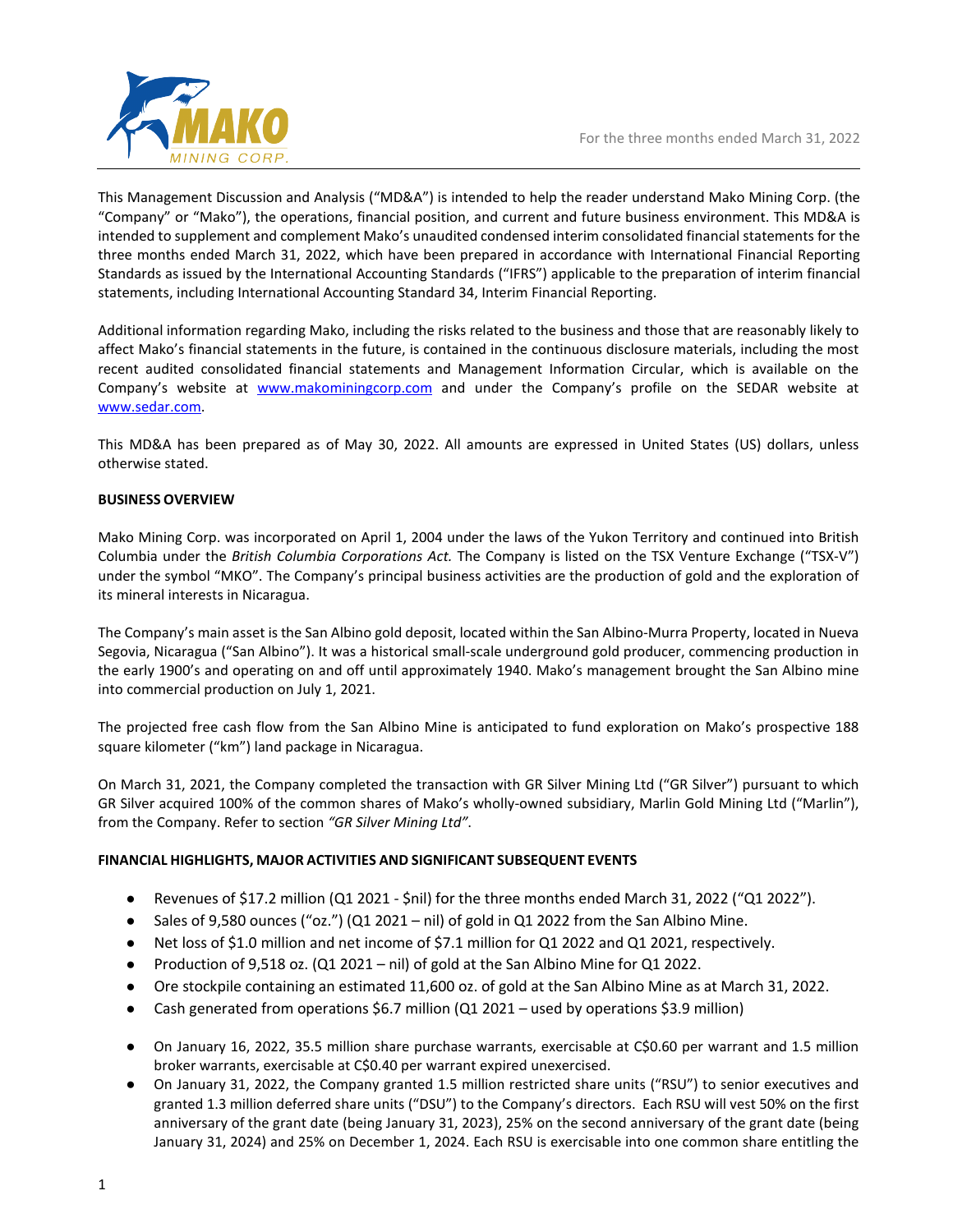holder to receive the common share for no additional consideration. Each DSU will vest on the director's termination of service and is exercisable into one common share entitling the holder to receive the common share for no additional consideration or receive the cash equivalent or a combination thereof.

- On February 1, 2022, 0.3 million options, exercisable at C\$0.67 per option expired unexercised.
- On February 18, 2022 and March 18, 2022, the Company completed the purchase of 0.5 million and 0.5 million common shares of the Company, respectively for total consideration of \$0.3 million (C\$0.4 million).
- On March 9, 2022, the Company granted 0.7 million options to an employee exercisable at C\$0.37 per option. The options vest as to 25% immediately, and 25% on each of the next 3 anniversaries, and expire on March 9, 2027.
- Three monthly repayment installments totaling \$1.1 million were made on the Sailfish Loan.
- Principal repayments of \$3.5 million were made on the Wexford Loan.

Subsequent to March 31, 2022:

- Two monthly repayment installments totaling \$0.8 million were made on the Sailfish Loan.
- Principal repayments of \$0.5 million was made on the Wexford Loan.

#### **COVID-19 ESTIMATION UNCERTAINTY**

In March 2020, the World Health Organization declared a global pandemic related to COVID-19. The current and expected impacts on global commerce are anticipated to be far reaching. To date there has been volatility in stock, commodity and foreign exchange markets and the global movement of people and some goods has become restricted. While the Company continues to operate its business there is significant ongoing uncertainty surrounding COVID-19 and the extent and duration of the impacts that it may have on future production, future cash flows in 2022, estimates regarding deferred income taxes and valuation allowances and on global financial markets. The impact of COVID-19 on the global economic environment, and the local jurisdictions in which the Company operates, could result in changes to the way the Company runs its mine. These changes could result in revenues or costs being different from the Company's expectations. This impact could be material. The impact of COVID-19 on the Company has been the delay in the commencement of production (commercial production being declared July 1, 2021), supply chain issues that have made supplies and spare parts have caused shortages and the enhancement of health and safety protocols.

The Company continues its enhanced COVID-19 health and safety protocols, including social distancing, mask wearing, and preventative communication campaigns, while working closely with local communities, the respective health authorities, employees and contractors to minimize the spread of COVID-19.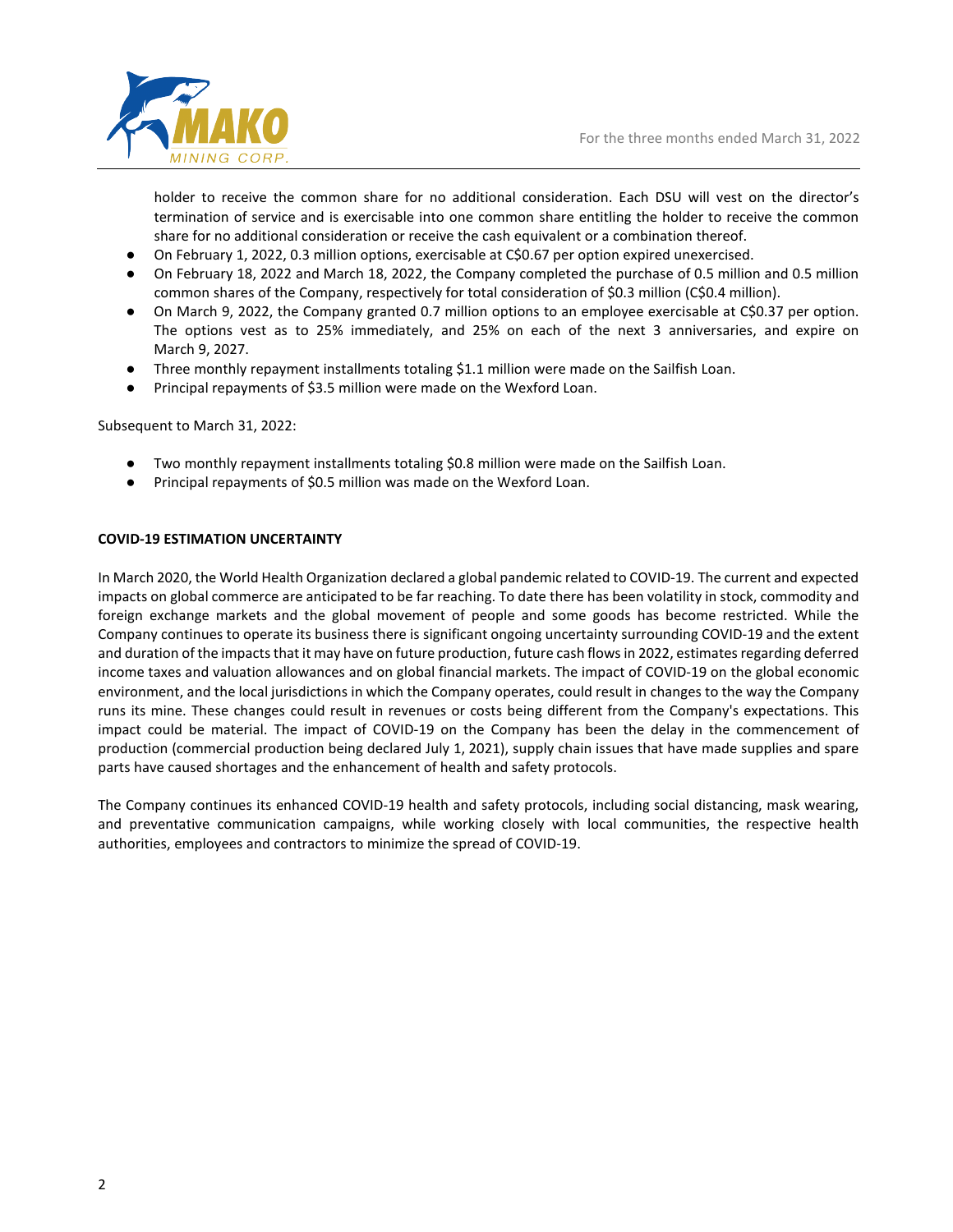

| <b>Financial Performance</b>                                                   | Three months ended | Three months ended |              |
|--------------------------------------------------------------------------------|--------------------|--------------------|--------------|
| (in \$000's)                                                                   | March 31, 2022     | March 31, 2021     | Change       |
|                                                                                |                    | (Restated)         |              |
| Revenue                                                                        | \$<br>17,279 \$    |                    | \$<br>17,279 |
| Income (loss) for the period                                                   | (986)              | 7,139              | (8, 125)     |
| Operating cash inflows (outflow) before changes in<br>non-cash working capital | 5,696              | (4,514)            | 10,210       |
| Net cash from (used in) operating activities                                   | 6,732              | (3,945)            | 10,677       |
|                                                                                |                    |                    |              |
| Financial Condition (in \$000's)                                               | As at              | As at              | Change       |
|                                                                                | March 31, 2022     | December 31, 2021  |              |
|                                                                                |                    | (Restated)         |              |
| Cash and cash equivalents                                                      | 688                | 1,944              | (1,256)      |
| Working capital deficit <sup>(i)</sup>                                         | (13, 198)          | (77)               | (13, 121)    |
| Total assets                                                                   | 54,839             | 54,972             | (133)        |
| Equity                                                                         | 25,078             | 25,968             | (890)        |

*(i) Working capital calculated as current assets less current liabilities.*

#### **RESULTS OF OPERATIONS**

#### **San Albino Property, Nueva Segovia, Nicaragua**

The Company holds 100% of four mineral concessions in Nueva Segovia, Nicaragua for a total land package of approximately 18,817 hectares (188 km<sup>2</sup>). The San Albino gold deposit, located within the San Albino-Murra Property, is the Company's new mine located in Nueva Segovia, Nicaragua. It was a historical small-scale underground gold producer, commencing production in the early 1900's and operating on and off until approximately 1940.

On August 24, 2020, the Nicaraguan Ministry of Environmental and Natural Resources ("MARENA") has amended the environmental permit granted to the Company in 2017 (see press release dated September 12, 2017) to allow for the processing of up to 1,000 tpd at the San Albino-Murra Property. The amendment is initially effective for a period of five years and can be renewed indefinitely so long as the Company complies with the conditions set forth by MARENA. All other provisions contained in the environmental permit granted in 2017 remain in force and are fully applicable apart from the increased throughput from 500 tpd to 1,000 tpd; total capacity of the two mills on site is 1,000 tpd.

Pre-development work commenced in May 2019 at the San Albino Property, the objective of achieving a thorough understanding of the geology of the area and affirming the continuity and grade of the "in-pit" resources.

On October 19, 2020, the Company reported the results of an updated mineral resource estimate (*Technical Report and Estimate of Mineral Resources* for The San Albino Project, Nueva Segovia, Nicaragua), which confirmed San Albino's rank among the highest-grade open pit gold projects in the world. In addition, Mine Development Associates, A division of RESPEC ("MDA"), led by Principal Geologist Steve Ristorcelli, has conservatively reflected the selective open pit mining methods presently being utilized at San Albino, such that management has confidence that the fully diluted open pit grade of 9.54g/t gold ("Au") in the Measured and Indicated categories can be met or exceeded when mined.

On February 1, 2021, the crushing circuit, grinding circuit and gravity circuit were operational at San Albino. Gravity concentrates were being produced, and a small amount of gold had been recovered. The carbon-in-leach ("CIL") tanks were full, cyanide and other consumables were being delivered to site, and gold was being extracted from the CIL circuit to supplement the gold being recovered from the gravity circuit.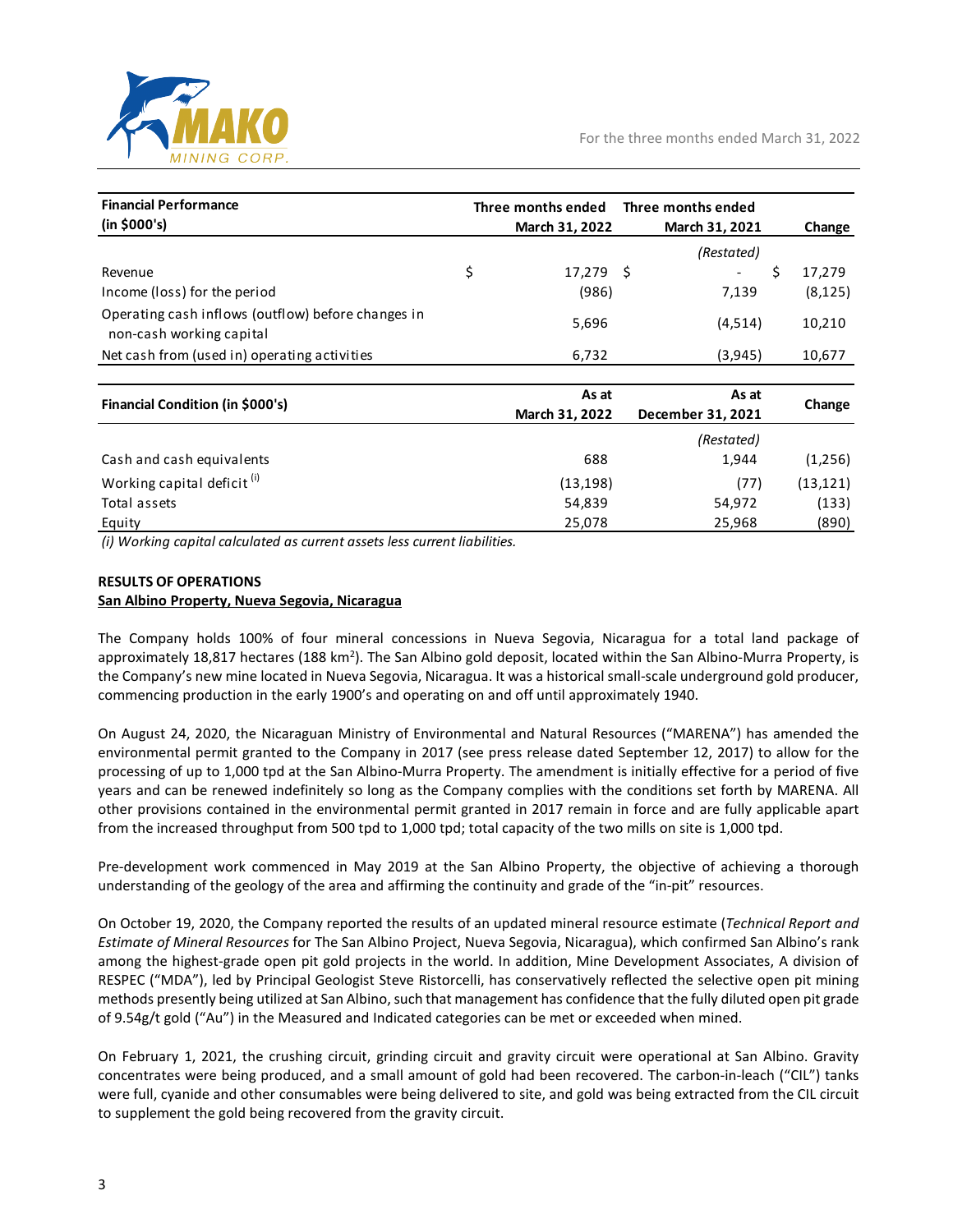

Subsequently, on July 13, 2021, the Company provided pre-commercial production operating results for May and June 2021 and declared commercial production effective July 1, 2021.

The table below shows the main variables used by management to measure operating performance of the mine: throughput, grade, recovery metal production and cost.

| <b>Operating data</b>                       |                | Three months ended Three months ended |
|---------------------------------------------|----------------|---------------------------------------|
|                                             | March 31, 2022 | March 31, 2021                        |
| <b>Tonnes Mined</b>                         | 1,566,289      |                                       |
| <b>Tonnes Milled</b>                        | 46,869         |                                       |
| Availability                                | 87%            |                                       |
| Avg Tonnes per day                          | 597            |                                       |
| Gold sold (ounces)                          | 9,580          |                                       |
| Average realized gold price (\$/oz sold)    | \$<br>1,804    |                                       |
| Cash Cost (\$/oz sold) <sup>(1)</sup>       | \$<br>797      |                                       |
| Total Cash Cost (\$/oz sold) <sup>(1)</sup> | \$<br>862      |                                       |
| AISC $(5/oz \text{ sold})^{(1)}$            | \$<br>1,104    |                                       |
| EBITDA (in \$000's) <sup>(1)</sup>          | \$<br>6,307    |                                       |
| Adjusted EBITDA (in \$000's) <sup>(1)</sup> | \$<br>8,330    |                                       |

(1) Refer to *Non-IFRS Measures*

# **EXPLORATION UPDATE**

On the exploration front, during Q1 2022, there were four active exploration drill rigs at the San Albino-Murra Concession. Two of them conducted drilling at the San Albino deposit and late in March, one of the drill rigs initiated drilling at the prospect known as San Albino North. One of the drill rigs conducted condemnation drilling at the new waste dump (San Pablo – Las Conchitas North area). Later, the same rig continued exploration drilling within the San Pablo zone (Las Conchitas North). The fourth drill rig conducted drilling in the Las Conchitas South area. During Q1 2022, 216 meters ("m") were drilled at the San Albino North prospect, 4,555 m within the San Albino deposit, 1,009 m of condemnation drilling and 2,257 m of exploration drilling at San Pablo. In the Las Conchitas South Area, 2,437m was completed for a grand total of 10,475 m of the 2022 drilling campaign. Available results have been news released.

# **Las Conchitas Area**

Las Conchitas is situated between two past-producers, the San Albino Mine and the El Golfo Mine. It lies only 2 km south of the mine site for the San Albino Property.

As with the San Albino deposit, the conceptual model for the Las Conchitas mineralization consists of multiple parallel quartz veins that dip gently to the northwest, associated with extensive shear and fault systems which represent possible feeders for mineralized fluids and a favourable environment for precious metal deposition. These characteristics are consistent with the model for orogenic gold-bearing veins, which can extend to depths in excess of a km. Drilling at Las Conchitas has confirmed down-dip continuity of highly mineralized zones identified by trenching; as demonstrated by results of drilling reported on August 18, 2021; Gold mineralization is not restricted solely to quartz veins, but also occurs in the host rock (phyllite/schist) containing quartz veinlets.

Considerable progress has been made on resource definition drilling at Las Conchitas. Since 2019, 43,737 m have been drilled on the property as of March 31, 2022. On March 17, 2022 the Company reported positive drill results from Las Conchitas-South, highlighting that it had intersected 138.29 g/t Au over 1.3 m estimated true width. Details of this and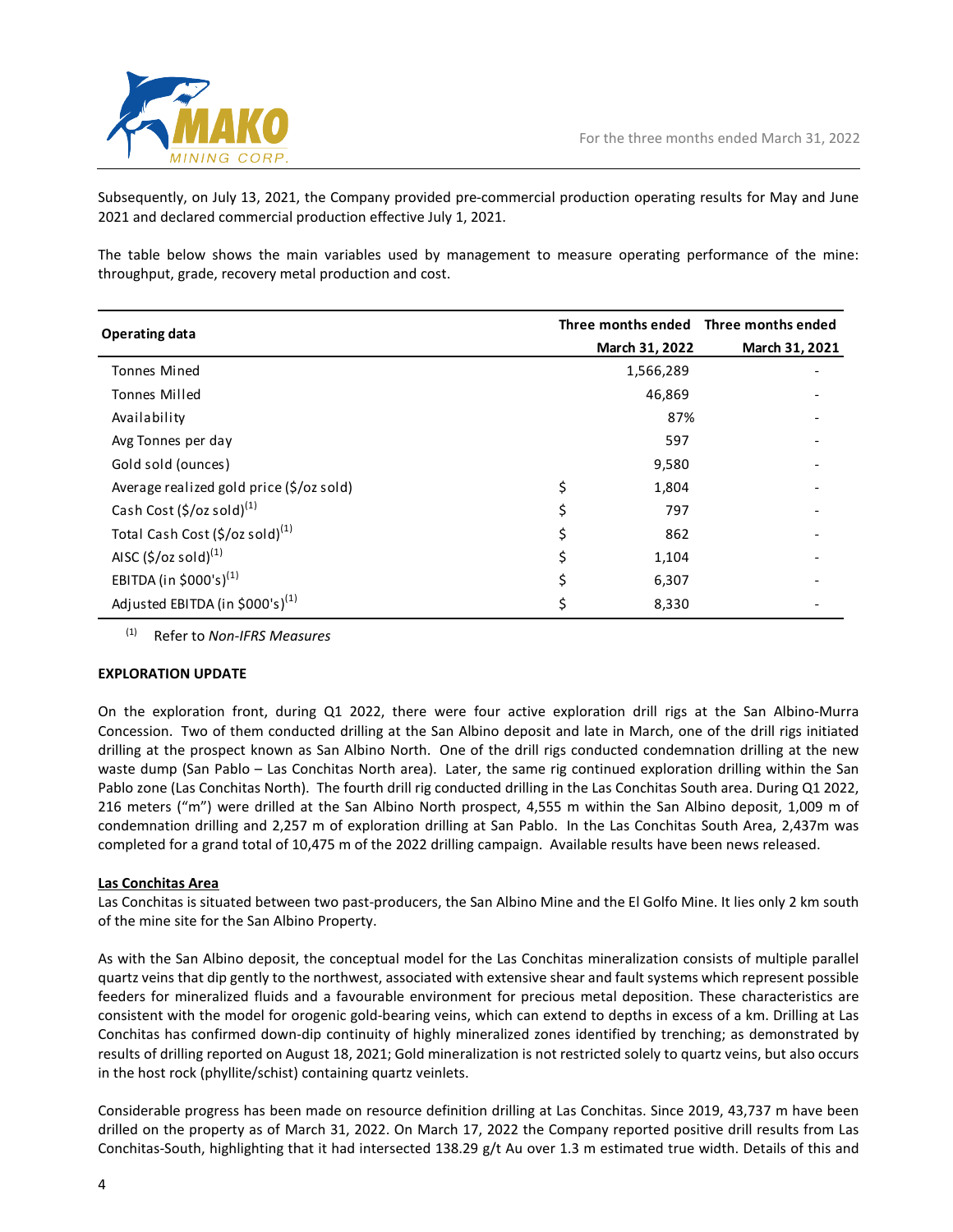

other intercepts can be found in the respective press releases. The Company's goal is to produce a maiden resource at Las Conchitas in 2023.

# **El Jicaro Concession**

El Jicaro encompasses the southwest extension of the mineralized structures identified on the Corona de Oro Gold Belt. It covers an area of 5,071 ha (51 km<sup>2</sup>). Several good exploration targets have been outlined there. The mapping and prospecting programs completed to date have defined four parallel zones of mineralization.

#### **Potrerillos Concession**

In December 2019, the Company purchased the Potrerillos exploration and exploitation concession ("Potrerillos Concession") formerly owned by a subsidiary of Condor Gold Plc ("Condor"). The Potrerillos Concession comprises 12  $km^2$ of subsurface mineral rights and is contiguous to and along strike from the San Albino gold project. The Potrerillos Concession is valid until December 2031 with the ability to renew for an additional 25 years by the Company.

The property was explored by Condor between 2007 and 2009, with a number of channel samples taken on trenches and former mine adits. Recent drilling at San Albino indicates that the Potrerillos mineralization is an extension of the San Albino deposit. The Company plans to begin exploration work to evaluate whether the San Albino mine can be expanded into this area unless , unless constrained by finances or COVID-19.

#### **La Segoviana Concession**

On April 7, 2020, the Company announced that its wholly-owned Nicaraguan subsidiary, Nicoz Resources, S.A., was granted a new concession by Nicaraguan Ministry of Mines and Energy ("MEM"). The new concession, called La Segoviana, covers an area of 3,845.80 ha (approximately 38.5 km<sup>2</sup>) and is contiguous to the north and northwest of the Company's San Albino-Murra concession in Nueva Segovia, Nicaragua. The La Segoviana concession allows for both exploration and exploitation and is valid for a period of 25 years, until March 12, 2045.

On May 3, 2021, the Company reported initial results from a reconnaissance exploration program. The initial mapping and sampling have identified four prospects within La Segoviana concession. A total of 35 channel samples were collected with 23 samples representing the in-situ vein and 12 samples representing dump material. The assays range in value from 0.02 to 43.5 g/t Au, with 12 samples reporting over 10 g/t Au and 15 samples reporting 1-10 g/t Au.

On August 18, 2021, the Company reported the results of initial mapping and sampling which have identified at least four prospects. Initial channel sampling across the four prospects yielded grades of up to 82.5g/t gold.

On March 24, 2022, the Company reported the results from a follow-up reconnaissance exploration program. A total of 367 channel and grab samples were collected within the concession from quartz veins exposed in prospects and historical workings with 169 samples yielding more than 1.0 g/t gold, and one of them yielding 105.7 g/t Au over 1.5 m estimated true width; details can be found in the respective press release.

*For details on all previously-reported drill results, please see the Company's filings on SEDAR.*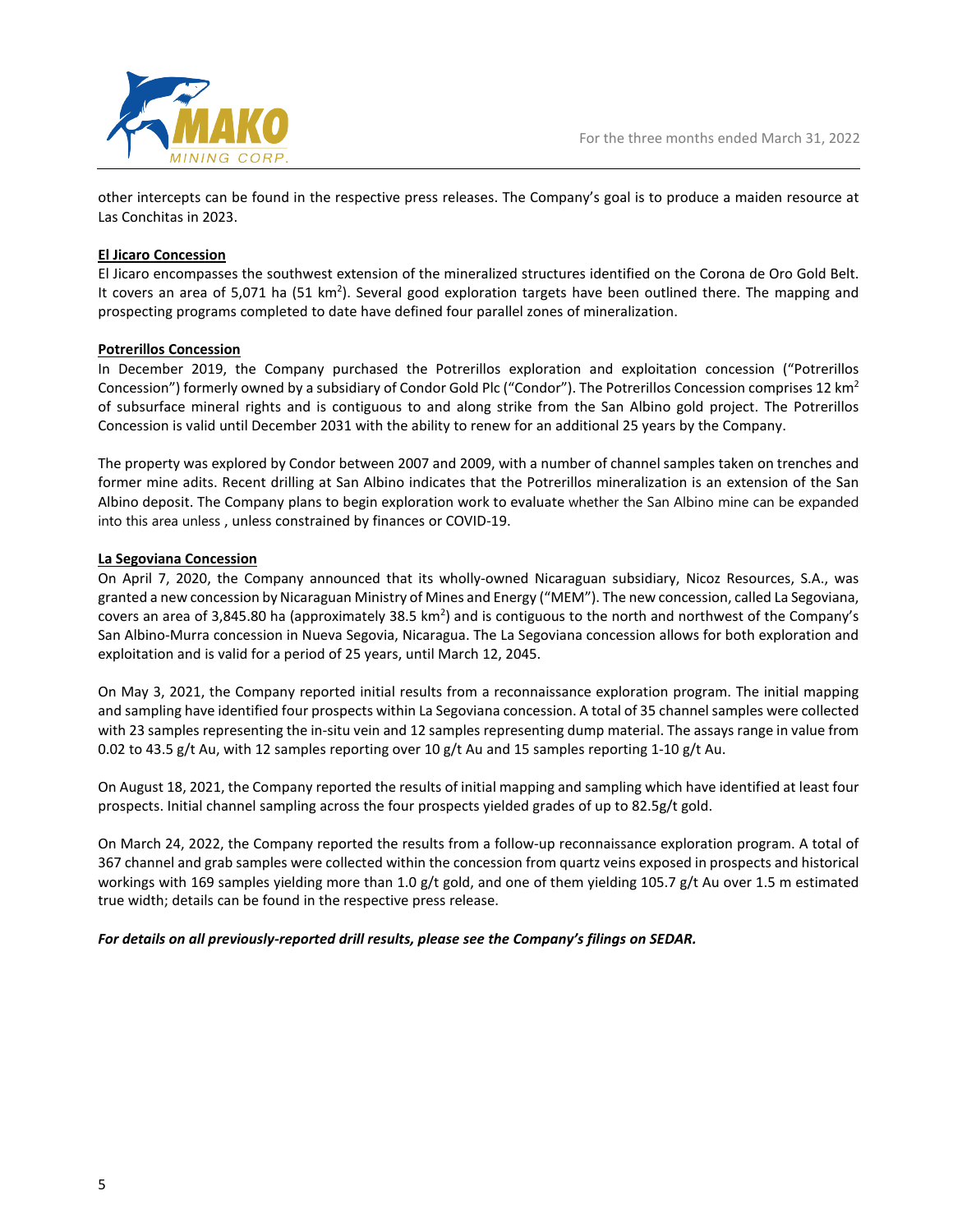

#### **TREND ANALYSIS**

#### **Summary of Quarterly Results**

|                                            | 2022     |          | 2021                 |            |                          |           | 2020                     |         |
|--------------------------------------------|----------|----------|----------------------|------------|--------------------------|-----------|--------------------------|---------|
| (in \$000's excluding per share)           | Jan-Mar  |          | Oct - Dec Jul - Sept | Apr - Jun  | Jan - Mar                | Oct - Dec | Jul-Sept                 | Apr-Jun |
|                                            |          |          |                      | (Restated) | (Restated)               |           |                          |         |
| Revenue                                    | 17,279   | 16,646   | 14,288               | 4,562      | ۰                        | 413       | 433                      | 52      |
| Cost of sales                              | (12,701) | (9,664)  | (9,750)              | (3,654)    | $\overline{\phantom{a}}$ | (85)      | (2)                      | (82)    |
| Gross profit (loss)                        | 4,578    | 6,982    | 4,538                | 908        | ٠                        | 328       | 431                      | (30)    |
| E&E expenses                               | (1,862)  | (1,667)  | (1,525)              | (1, 139)   | (1, 356)                 | (131)     | (1,265)                  | (1,526) |
| G&A expenses                               | (1,744)  | (1, 332) | (1,262)              | (1, 444)   | (2, 294)                 | (1,036)   | (1,498)                  | (1,666) |
| Other income (expenses)                    | (1, 416) | (404)    | 95                   | (382)      | 10,789                   | (3,656)   | (2,460)                  | (2,875) |
| Income taxes                               | (542)    | (397)    | (15)                 | (89)       | $\overline{\phantom{a}}$ | (48)      | $\overline{\phantom{a}}$ |         |
| Net income (loss)                          | (986)    | 3,184    | 1,829                | (2, 145)   | 7,138                    | (4, 543)  | (4,791)                  | (6,098) |
| Basic & diluted income (loss)<br>per share | (0.00)   | 0.01     | 0.00                 | (0.00)     | 0.01                     | (0.01)    | (0.01)                   | (0.01)  |

During the eight months ended December 31, 2019, mining operations at the La Trinidad Mine in Mexico were wound up. The Company ceased mining activities at the La Trinidad Mine in March 2019 but continued to process the remaining oz. on the leach pad through to the end of 2019. The last of the La Trinidad Mine gold dore inventory was sold during Q2 2020. The Company sold gold in carbon at the La Trinidad Mine during 2020.

During Q1 2021, management fees, included in G&A expenditures, included bonus payments of \$0.7 million declared to the senior executives and a \$0.2 million severance payment paid to the former CFO.

On March 31, 2021, the Company completed the sale of the Marlin Group to GR Silver and recorded a gain on disposal of \$12 million.

During Q4 2021, the Company sold 9,588 ounces of gold for gross revenue of \$16.6 million.

During Q4 2021, other income (expenses) includes \$0.03 million gain on the gold stream derivative asset.

The Company's planned level of activity and development during fiscal 2020 was impacted by the COVID-19 Pandemic, and the start-up of the San Albino pre-production operation had to be rescheduled for Q1 2021. The Company's E&E expenditures depend on the Company's operations and exploration prospects, as well as general market conditions relating to the availability of funding for resource companies. The Company's G&A expenditures are also related to the level of financing and development and exploration activities that are being conducted.

Other than as herein disclosed, the Company is not aware of any trends, uncertainties, demands, commitments or events which are reasonably likely to have a material effect upon the Company's expenses, income from investing, profitability, liquidity or capital resources, or that would cause reported financial information not necessarily to be indicative of future operating results or financial condition.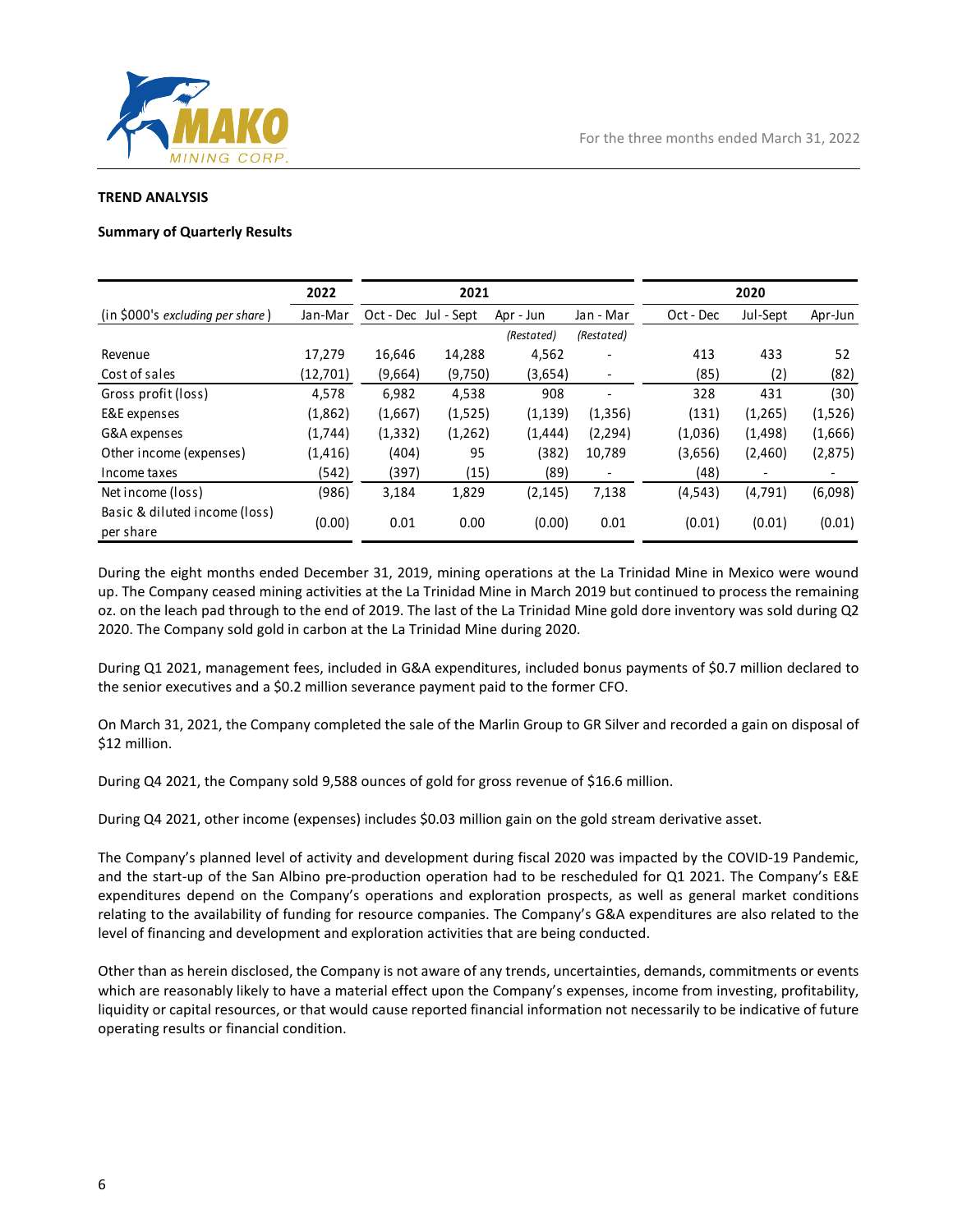![](_page_7_Picture_0.jpeg)

# **Revenue**

|                                          | Three months ended Three months ended |                          |        |  |
|------------------------------------------|---------------------------------------|--------------------------|--------|--|
| (in \$000s)                              | March 31, 2022                        | March 31, 2021           | Change |  |
| Revenue                                  | 17,279                                |                          | 17,279 |  |
| Gold sold (ozs.)                         | 9,580                                 |                          | 9,580  |  |
| Average realized gold price (\$ per oz.) | 1.804                                 | $\overline{\phantom{0}}$ | 1,804  |  |

The Company's revenue for 2022 came entirely from the San Albino Mine. The first sale took place in May 2021.

#### **Exploration and evaluation expenses**

| <b>Expenses by property</b> | Three months ended | Three months ended       |        |
|-----------------------------|--------------------|--------------------------|--------|
| (in \$000s)                 | March 31, 2022     | March 31, 2021           | Change |
| El Jicaro                   | 30                 | 34                       | (4)    |
| San Albino                  | 1,362              | 642                      | 720    |
| Las Conchitas               | 430                | 393                      | 37     |
| Other                       | 40                 | $\overline{\phantom{a}}$ | 40     |
| La Trinidad                 |                    | 287                      | (287)  |
|                             | 1,862              | 1,356                    | 506    |

During Q1 2022 and Q1 2021, expenses continued to be primarily associated with the drilling program at the San Albino deposit and the Las Conchitas property 2 km to the South of San Albino.

#### **General and administrative expenses**

|                           |                | Three months ended Three months ended |        |
|---------------------------|----------------|---------------------------------------|--------|
| (in \$000s)               | March 31, 2022 | March 31, 2021                        | Change |
| Accounting and legal      | 76             | 848                                   | (772)  |
| Consulting fees           | 106            | 17                                    | 88     |
| Directors' fees           | 51             | 41                                    | 10     |
| Depreciation              | 5              |                                       |        |
| General office expenses   | 230            | 178                                   | 52     |
| Rent                      | 11             | 15                                    | (3)    |
| Salaries and benefits     | 1,059          | 991                                   | 68     |
| Stock-based compensation  | 135            | 120                                   | 14     |
| Telephone and IT services | 43             | 29                                    | 15     |
| Travel                    | 27             | 55                                    | (28)   |
|                           | 1,744          | 2,294                                 | (555)  |

The most significant G&A expenses for Q1 2022 are salaries and benefits which increased during the current quarter as a results of an increase in the number of employees during Q1 2022 compared to Q1 2021.

The decrease in accounting and legal fees in Q1 2022 is reflective in the decrease of legal and accounting services during the quarter compared to the prior quarter which included the GR Silver transaction (Refer to section "GR Silver Mining Ltd") and an accrual of \$0.4 million for anticipated damages against the insurance company that declined the claim at the La Trinidad mine.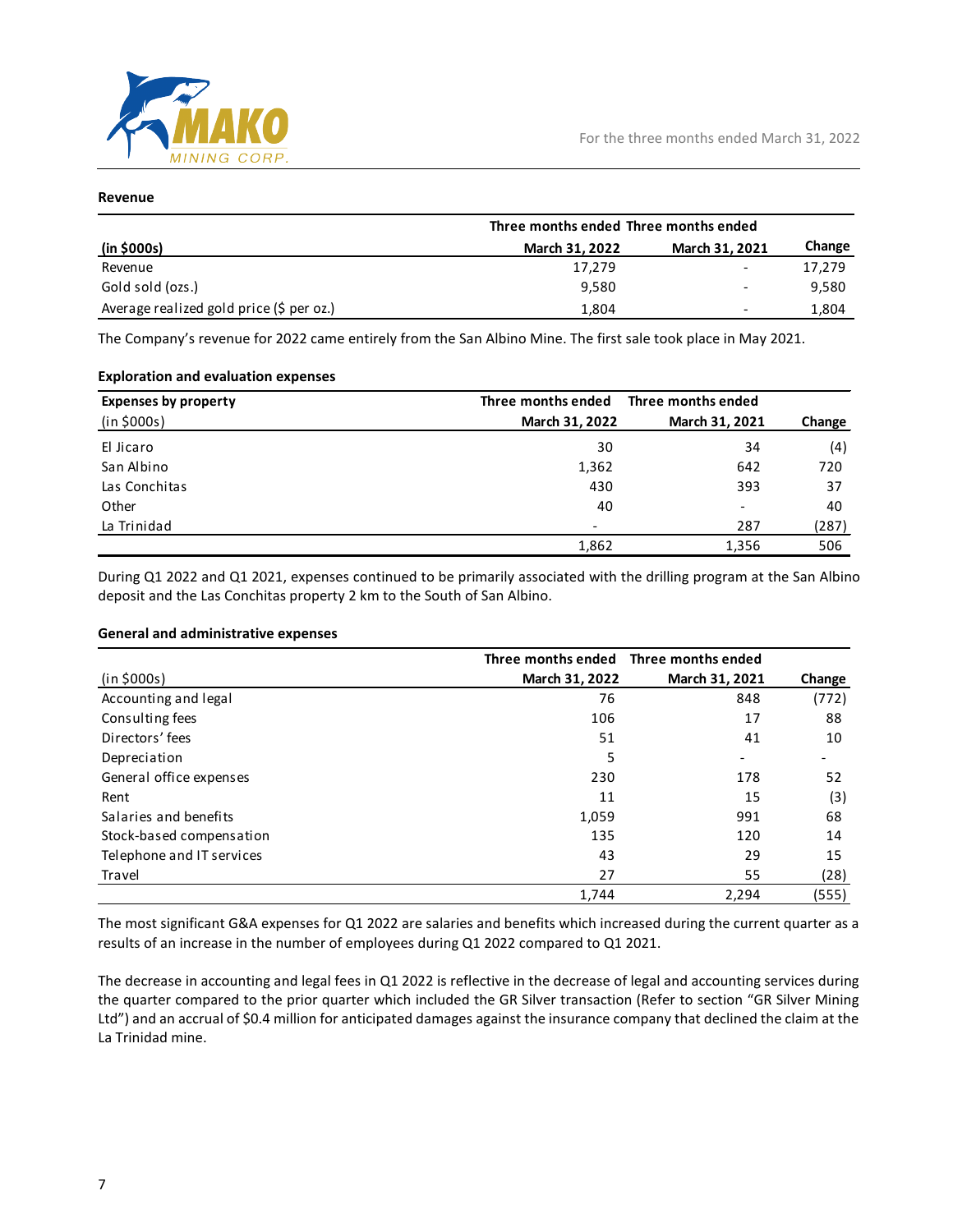![](_page_8_Picture_0.jpeg)

# **Other (expense) income**

|                                         | Three months ended Three months ended |                |        |
|-----------------------------------------|---------------------------------------|----------------|--------|
| (in \$000s)                             | March 31, 2022                        | March 31, 2021 | Change |
| Accretion and interest expense          | 915                                   | 55             | 860    |
| (Gain) /loss on change in provision for |                                       |                |        |
| reclamation and rehabilitation          | 26                                    | 387            | (361)  |
| Change in fair value of Sailfish Loan   | (83)                                  |                | (83)   |
| Gain on gold stream derivative asset    | (71)                                  |                | (71)   |
| Financing costs                         | 223                                   |                | 223    |
| Foreign exchange gain (loss)            | 406                                   | 854            | (448)  |
| Gain on disposal of subsidiaries        | $\overline{\phantom{0}}$              | (12,084)       | 12,084 |
| Interest income                         |                                       | (1)            |        |
|                                         | 1,416                                 | (10,789)       | 12,205 |

Accretion and interest expense primarily relates to interest on the Wexford Loan, in Q1 2021, the interest was being capitalized to the mineral property.

On March 31, 2021, the Company completed the sale of the Marlin Group to GR Silver and recorded a gain on disposal of \$12 million.

Foreign exchange gains and losses arise from the translation of foreign-denominated transactions and balances into the relevant functional currencies of the Company and its subsidiaries. There are significant foreign-denominated intercompany balances held by certain subsidiaries of the Company. Fluctuations between the functional currency of the subsidiary and the currency of the intercompany balance result in significant non-cash, unrealized foreign exchange gains and losses. These unrealized gains and losses are recognized in the consolidated net income of the Company.

# **LIQUIDITY AND CAPITAL RESOURCES**

| <b>Financial condition</b> |          |                                  |           |
|----------------------------|----------|----------------------------------|-----------|
| (in \$000s)                |          | March 31, 2022 December 31, 2021 | Change    |
| Cash and cash equivalents  | 688      | 1.944                            | (1,256)   |
| Working capital (deficit)  | (13,198) |                                  | (13, 121) |

Cash and cash equivalents decreased by \$1.3 million during Q1 2022 due to funds being utilized to make principal repayments of \$3.5 million on the Wexford Loan and repayment installments of \$1.1 million were made on the Sailfish Loan which was offset by the funds generated from operations.

Working capital deficit increased during Q1 2022 primarily due the Wexford Loan and the related accrued interest being recorded as a current liability with the loan maturing in February 21, 2023.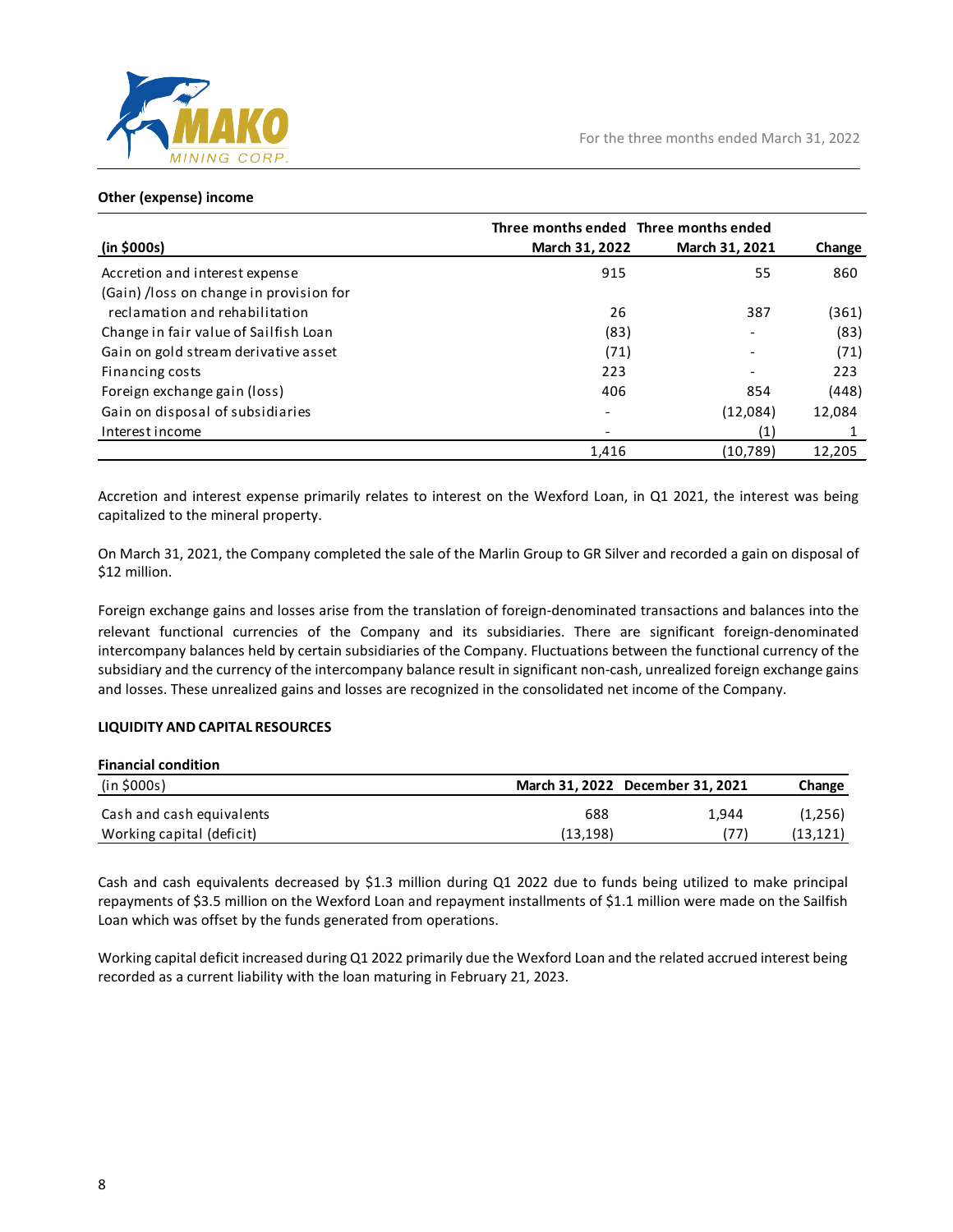![](_page_9_Picture_0.jpeg)

#### **Cash flows**

| (in \$000s)                                               | Three months ended<br>March 31, 2022 | Three months ended<br>March 31, 2021 | Change   |
|-----------------------------------------------------------|--------------------------------------|--------------------------------------|----------|
| Operating cash flows before changes in working capital    | 5,696                                | (4,514)                              | 10,210   |
| Changes in working capital                                | 1,036                                | 569                                  | 467      |
| Net cash flows provided by (used in) operating activities | 6,732                                | (3,945)                              | 10,677   |
| Net cash flows (used in) provided by investing activities | (3, 100)                             | (3,797)                              | 697      |
| Net cash flows provided by (used in) financing activities | (4,902)                              | 6,078                                | (10,980) |
| Effect of foreign exchange on cash and cash equivalents   | 14                                   | 1,429                                | (1, 415) |
| Change in cash and cash equivalents                       | (1,256)                              | (235)                                | (1,021)  |

The Company generated positive cash flow from operations of \$6.4 million during Q1 2022 which resulted in cash flows from operations improving greatly over the prior period following the start of commercial production at the San Albino mine on July 1, 2021.

The cash used in investing activities during Q1 2021 relates to the development activities at the San Albino Property in Nicaragua.

Financing activities during Q1 2022 primarily reflect principal repayments of \$3.5 million on the Wexford Loan and installment payments of \$1.1 million on the Sailfish Loan.

Financing activities during Q1 2021 primarily reflect the drawdown of the Nebari Loans of \$6 million.

# **Liquidity risk**

As at Q1 2022, the Company had cash and cash equivalents of \$0.7 million, a working capital deficit of \$13.2 million and an accumulated deficit of \$76.6 million. For Q1 2022, the Company had operating cash inflows before changes in working capital of \$5.7million and generated net loss of \$0.7 million.

During 2020, the Company secured a credit arrangement from its controlling shareholder for \$15.15 million ("Wexford Loan"). The Wexford Loan matures on February 21, 2023 (per the Fourth Waiver) and may be repaid at any time, in whole or in part, at par plus accrued but unpaid interest, without penalty or premium. The Wexford Loan has an interest at the rate of 8.0% per annum until February 23, 2021, increasing to 10% per annum thereafter, and is payable semi-annually on June 30th and December 31st each year. The Company paid a non-refundable up-front fee of \$150,000 to the Lenders on the closing of the Wexford Loan. As at December 31, 2021, the Wexford Loan is fully drawn.

In addition, if the Wexford Loan was not repaid in full on or prior to the first anniversary of the closing date, February 20, 2021, then the Company must pay to the Lenders a cash bonus interest on the first anniversary of the closing date and on each successive anniversary in an amount equal to the cash equivalent of 500 oz. of gold calculated based on the average Gold Fixing Price in the London Bullion Market during the most recently completed calendar month at the time the payment is made, in accordance with the applicable formula set out in the Wexford Loan agreement. The applicable formula set out in the Wexford Loan Agreement is the principal amount less any principal repayments divided by the total loan facility multiplied by the price of gold based on the closing London Bullion Market monthly average.

In February 2021, the Company completed a credit facility with Nebari to provide financing of US\$6.34 million ("Nebari Loan"). The interest rate on the principal amount was 8% with an original issue discount of 5.3% and a maturity date of March 31, 2022, no prepayment penalties. On August 26, 2021 the Nebari loan was fully repaid.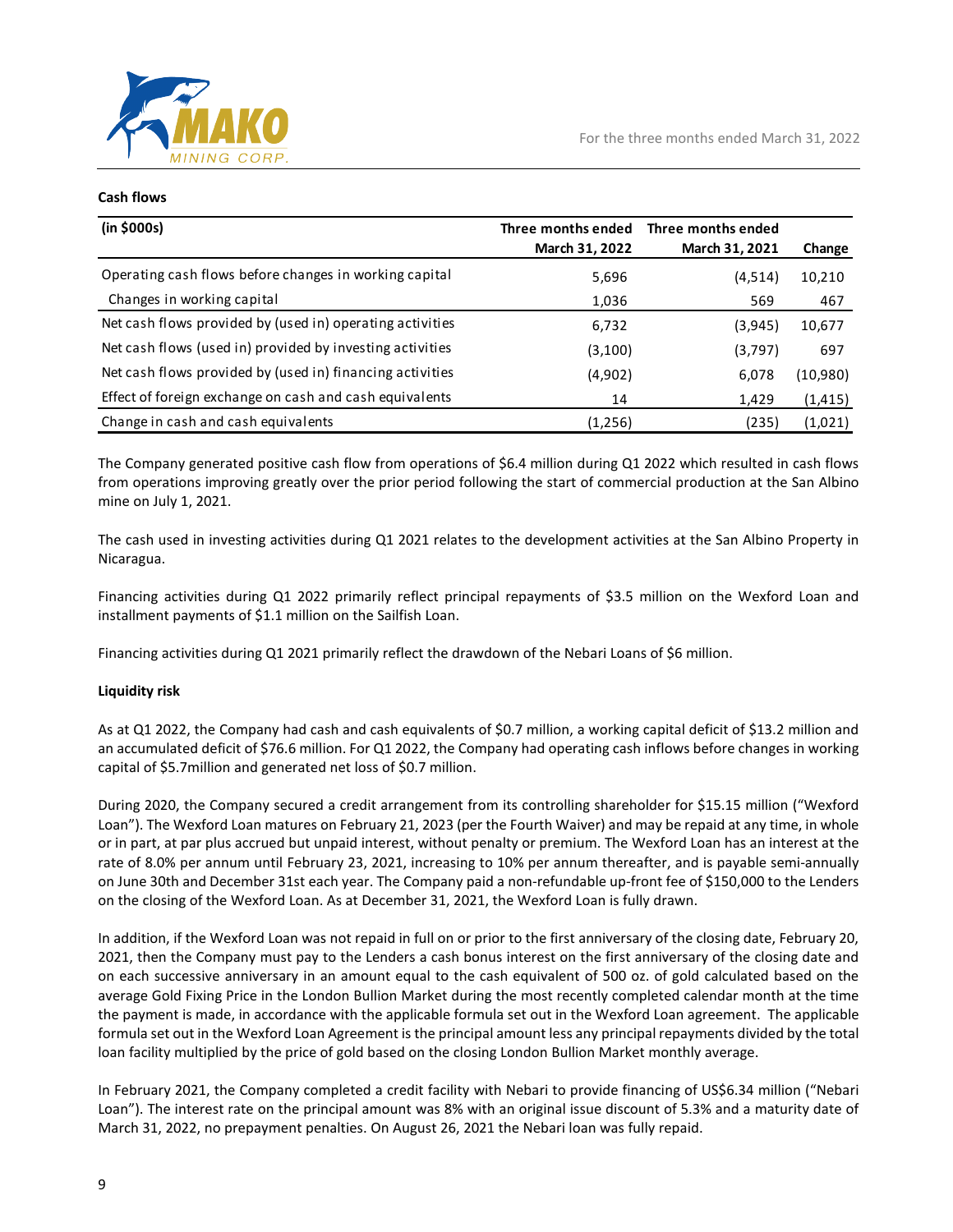![](_page_10_Picture_1.jpeg)

On August 27, 2021, the Company entered into a loan agreement with Sailfish pursuant to which Sailfish provided an \$8 million unsecured gold-linked term loan to the Company (the "Sailfish Loan"). The proceeds of the Sailfish Loan were used by the Company to pay off Nebari (\$ 6.2 million) and to pay \$ 1.8m of the Wexford Loan. The Sailfish Loan is to be repaid with 24 monthly payments, with each monthly payment equal to the cash equivalent of 205 ounces of gold at the average market gold price with a minimum price of \$1,750 and a maximum price of \$2,000.

During Q1 2022, instalment payments totaling \$1.1 million were made on the Sailfish Loan. Subsequent to March 31, 2022, two installments totaling \$0.8 million were paid.

During Q1 2022, principal repayments of \$3.5 million were made on the Wexford Loan. On May 27, 2022, a \$500,000 voluntary principal repayment was made on the Wexford Loan.

The Company's financial performance is dependent upon many external factors, exploration, development and mining precious metals involve numerous inherent risks included but not limited to metal price risk as the Company derives its revenue from the sale of gold and silver, currency risks as the Company reports its financial statements in US dollars whereas the Company operates in jurisdictions that conducts its business in other currencies. Although the Company minimizes these risks by applying high operating standards, including careful planning and management of its facilities, hiring highly qualified personnel and giving adequate training these risks cannot be eliminated.

# **GR SILVER MINING LTD ("GR SILVER")**

On March 31, 2021, the Company completed the transaction with GR Silver pursuant to which GR Silver acquired 100% of the common shares of Mako's wholly-owned subsidiary, Marlin, from the Company. Marlin (incorporated in Canada) is the parent company of Marlin Gold Trading Inc (incorporated in Barbados) and of Oro Gold de Mexico, S.A. de C.V. (incorporated in Mexico) ("Oro Gold"), that owns the La Trinidad mine facilities (collectively, the "Marlin Group"). The Company will continue to be responsible for (1) all necessary reclamation obligations until it receives an acknowledgement from SEMARNAT (the Mexican environmental authority) that Oro Gold's closure plan is complete and (2) the final instalment of the settlement agreement entered into in October 2019 with the Company's mining contractor in Mexico (paid on September 29, 2021). In consideration for the sale of the common shares of Marlin to GR Silver, Mako received C\$50,000 in cash, a 1% net smelter return royalty ("NSR") on all concessions currently owned by Oro Gold and the assumption of liability by GR Silver of approximately US\$9.5 million in unpaid concession taxes. GR Silver will be granted the right to purchase the NSR at any time upon making a one-time payment of S\$2 million. The Company recorded a gain of \$12 million on the disposal of the Marlin Group.

# **Outstanding securities**

As of the date of this MD&A, the Company had 658,308,984 common shares issued, 1,503,800 RSU, 1,318,400 DSU and 34,095,000 options outstanding.

# **TRANSACTIONS WITH RELATED PARTIES**

#### **Key management compensation**

Except as disclosed in other areas, key management personnel include those persons having authority and responsibility for planning, directing and controlling the activities of the Company, and comprise the Company's Chief Executive Officer, Chief Financial Officer, Chief Operating Officer, VP Corporate Development and Directors. The compensation to key management was as follows: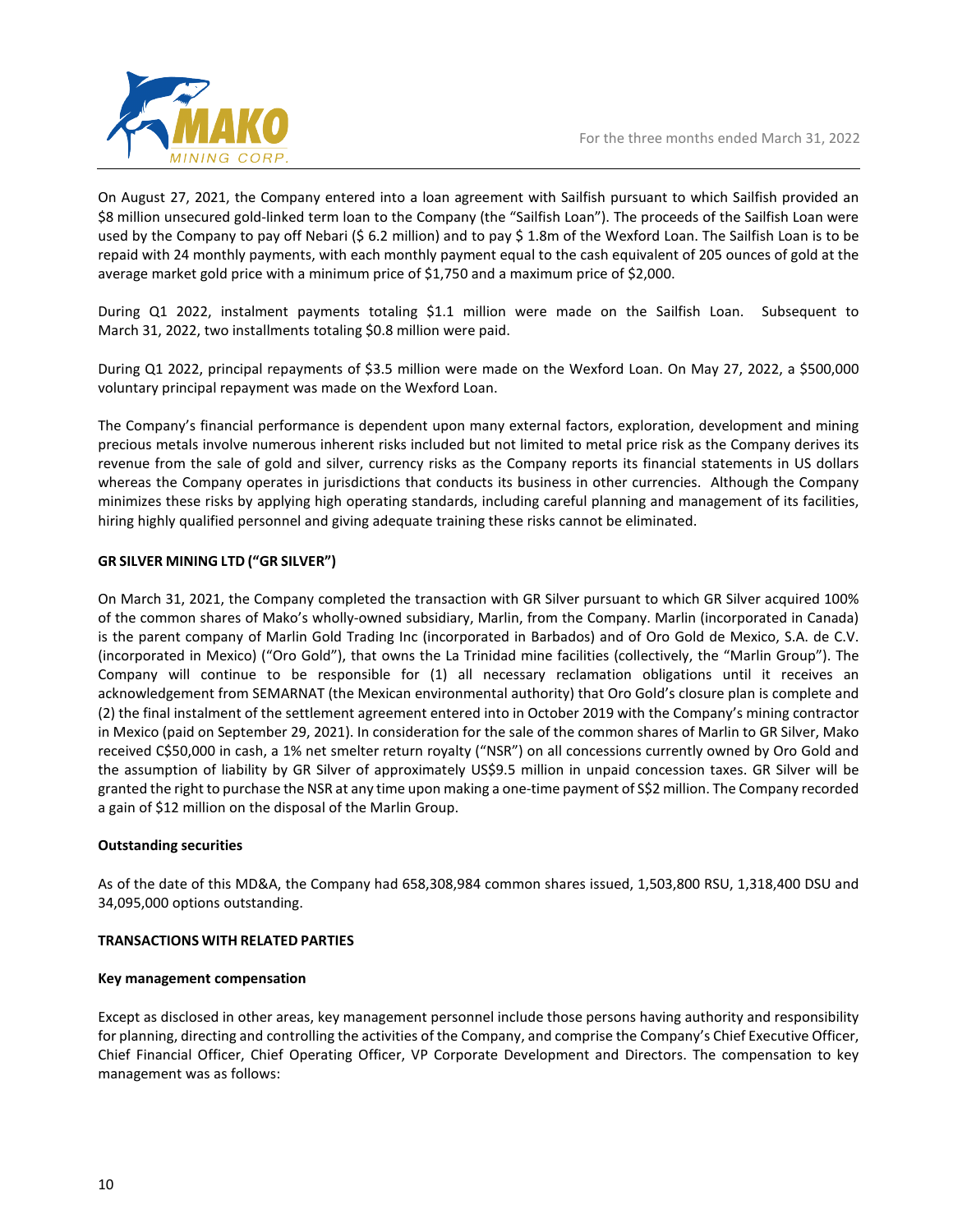![](_page_11_Picture_0.jpeg)

| (in \$000s)                              |                   |       |                      |
|------------------------------------------|-------------------|-------|----------------------|
| For the three months ended March 31,     | 2022              | 2021  | Change               |
| Director fees                            | 51                | 41    | 10                   |
| Salaries, consulting and management fees | 586               | 1,047 | (461)                |
| Share-based compensation                 | 59                | 73    | (14)                 |
| Total                                    | 696               | 1,161 | (465)                |
| As at                                    | March 31,<br>2022 |       | December 31,<br>2021 |
| Amount included in accounts payable      | 12                |       | 216                  |

During Q1 2022, the Company granted bonuses of \$0.4 million to three senior members of management and is disclosed in general and administrative expenses. During Q1 2021, the Company granted bonuses of \$0.7 million to three senior members of management and paid severance of \$0.2 to the former Chief Financial Officer.

# **Other related party transactions**

# (a) Tes-Oro Mining Group, LLC ("Tes-Oro")

Tes-Oro is a private company controlled by the Company's Chief Operating Officer. Tes-Oro is a full-service engineering, procurement and construction management firm working with the Company. During Q1 2022, the Company expensed fees relating to consulting services of \$4,086 (2021 - \$51,526) and \$29,242 (2021 - \$37,844) in general office expenses. Amounts payable to Tes-Oro as at March 31, 2022 were \$nil (December 31, 2021 - \$nil).

# (b) Sonoran Resources, LLC ("Sonoran")

Sonoran is a private company controlled by the Company's Chief Operating Officer. Sonoran is a management, scientific, and technical consulting services industry firm which leases office equipment to the Company. During Q1 2022, the Company expensed fees relating to general office expenses of \$1,574 (2021 - \$nil). Amounts payable to Sonoran as at March 31, 2022 were \$nil (December 31, 2021 - \$nil).

# (c) Wexford LP("Wexford")

Wexford is the Company's controlling shareholder. Except as noted elsewhere in the financial statements, during Q1 2022, the Company expensed fees of \$3,070 related to transaction costs (2021 - \$15,484). Amounts payable to Wexford as at March 31, 2022were \$3,070 (December 31, 2021 - \$2,874).

# (d) Sailfish Royalty Corp. ("Sailfish")

Sailfish is a publicly traded company related by common shareholders, officers (till December 17, 2021) and directors. In addition to the Sailfish Loan, during Q1 2022, the Company's subsidiary Nicoz:

- i. received advances of \$0.2 million for the purchase of gold ounces;
- ii. sold 373 ounces of gold to Sailfish for \$0.2 million; of which \$0.1 million is recorded as production services revenue and \$0.1 million is included in the gain on gold stream derivative asset disclosed in the statement of income and comprehensive income.

As at March 31, 2022, a balance of \$9,687 (December 31, 2021 - \$5,543) is receivable from Sailfish and is recorded in receivables.

# **PROPOSED TRANSACTIONS**

None.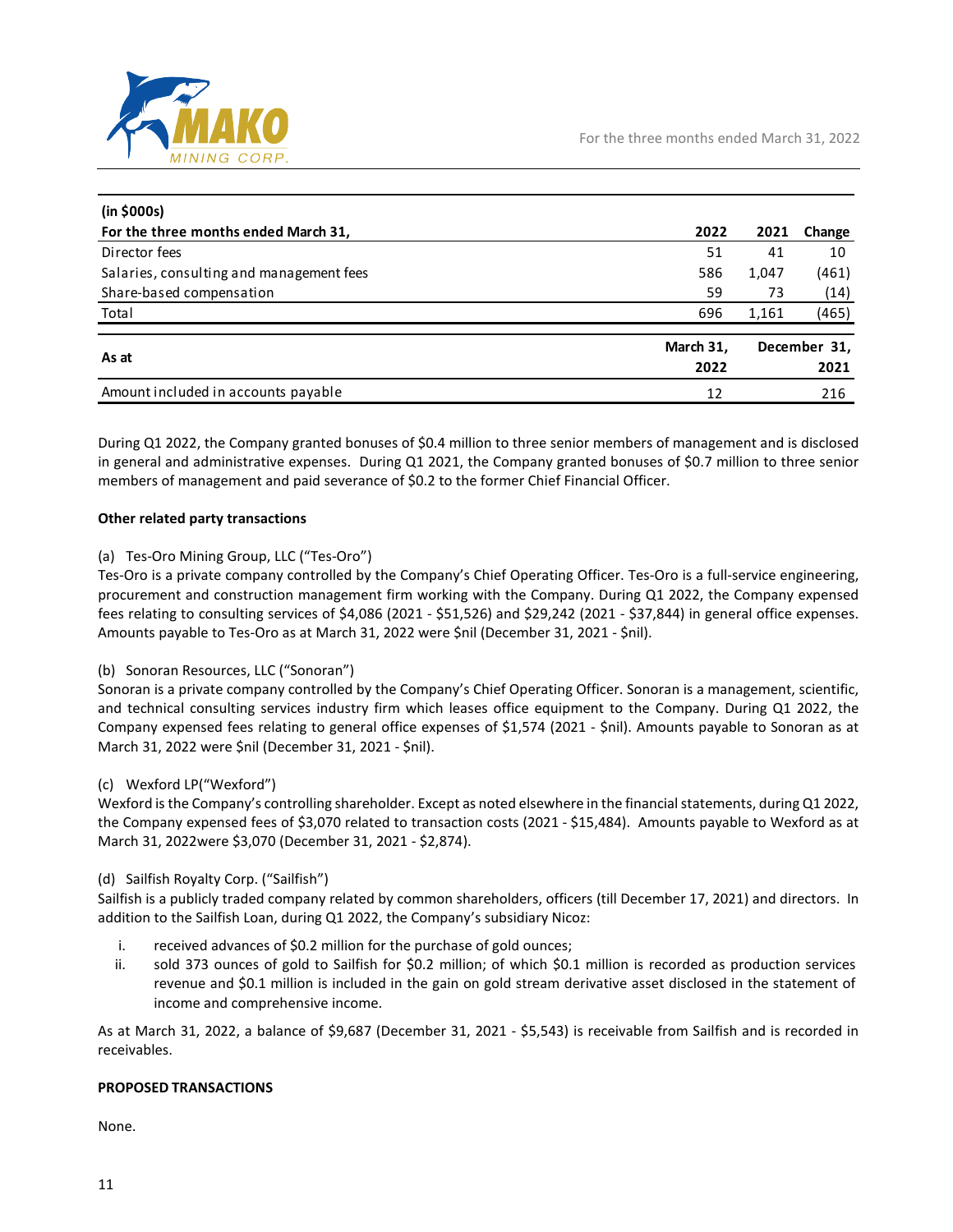![](_page_12_Picture_0.jpeg)

# **ACCOUNTING CHANGES AND CRITICAL ESTIMATES**

#### (a) Adoption of new accounting policy

On January 1, 2022, the Company adopted Property, Plant and Equipment: Proceeds before Intended Use (Amendments to IAS 16). The amendments prohibit an entity from deducting from the cost of an item of property, plant, and equipment any proceeds from selling items produced while bringing that asset to the location and condition necessary for it to be capable of operating in the manner intended by management.

These condensed interim consolidated financial statements now reflect the reversal of the pre-commercial revenue of \$4.6 million and related cost of sales of \$3.6 million which was previously recorded against mineral property, plant and equipment during the year ended December 31, 2021.

The adoption of this accounting policy is made retrospectively in accordance with IAS 8 Accounting Policies, Changes in Accounting Estimates and Errors.

There was no impact on the consolidated statement of financial position as at January 1, 2021.

Impact on the consolidated statement of financial position as at December 31, 2021 is as follows:

| (5'000s)                                   | As previously |            |           |
|--------------------------------------------|---------------|------------|-----------|
|                                            | reported      | Adjustment | Restated  |
| Mineral property, plant and equipment      | 42.912        | 850        | 43,762    |
| Total assets                               | 54,122        | 850        | 54,972    |
| Accumulated other comprehensive income     | 1,751         | 12         | 1,763     |
| Deficit                                    | (76, 495)     | 838        | (75, 657) |
| Total shareholder's equity                 | 25,118        | 850        | 25,968    |
| Total liabilities and shareholder's equity | 54,122        | 850        | 54,972    |

There was no impact on the condensed interim consolidated statement of loss and comprehensive loss and the condensed interim consolidated statement of cash flows for the three months ended March 31, 2021, related to the adoption of IAS 16.

(b) Correction of Error

Exploration and evaluation expenses for the three months ended March 31, 2021, were increased from \$0.9 million to \$1.4 million resulting from exploration expenditures incorrectly capitalized to the mineral property. This error was noted during the preparation of the condensed interim consolidated financial statements for the six months ended June 30, 2021. These condensed interim consolidated financial statements reflect the amended exploration and evaluation expenditures for the three months ended March 31, 2021.

#### **Estimates and judgments**

The preparation of financial statements in accordance with IFRS requires management to make judgments, estimates and assumptions that affect the application of accounting policies and reported amounts of assets and liabilities, income and expenses. The estimates and associated assumptions are based on historical experience and various other factors that are believed to be reasonable under the circumstances, the results of which form the basis of making the judgements about carrying values of assets and liabilities that are not readily apparent from other sources. Actual results may differ from these estimates.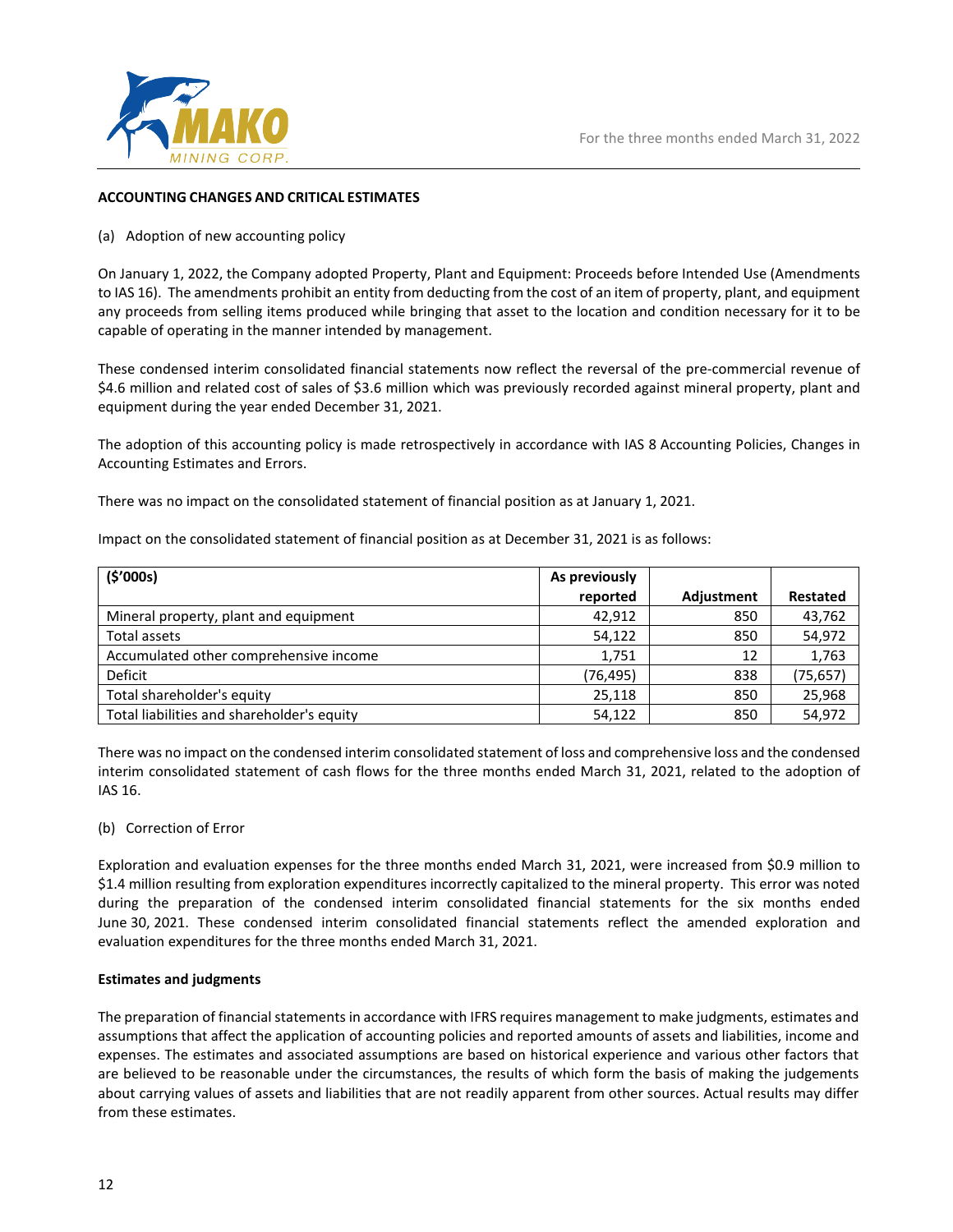![](_page_13_Picture_1.jpeg)

Estimates and underlying assumptions are reviewed at each period end. Revisions to accounting estimates are recognized in the period in which the estimates are revised and in any future periods affected.

The determination of when a mine is in the condition necessary for it to be capable of operating in the manner intended by management (referred to as "commercial production") is a matter of significant judgement. In making this determination, management will consider several factors, including:

- when the mine is substantially complete and ready for its intended use;
- the mine has the ability to sustain ongoing production at a steady or increasing level;
- the mine has reached a level of predetermined percentage of design capacity;
- mineral recoveries are at or near the expected production level, and;
- a reasonable period of testing of the mine plant and equipment has been completed.

Significant assumptions and judgments about the future and other sources of estimation uncertainty that management has made at the end of the reporting period, which could result in a material adjustment to the carrying amounts of assets and liabilities, in the event that actual results differ from assumptions made, relate to the following areas:

- Determination of commercial production
- Estimated mineral resources;
- Ore in process;
- Deferred income taxes;
- Impairment of non-current assets;
- Reclamation and remediation provision; and
- Functional currency determination.

Refer to Note 4 of our unaudited condensed interim consolidated financial statements for the three months ended March 31, 2022 for a detailed discussion of these accounting estimates and judgments.

#### **CONTROLS AND PROCEDURES**

In connection with National Instrument 52-109 (Certificate of Disclosure in Issuer's Annual and Interim Filings ("NI 52- 109"), the Chief Executive Officer and Chief Financial Officer of the Company have filed a Venture Issuer Basic Certificate with respect to the financial information contained in the financial statements and the respective accompanying Management's Discussion and Analysis.

#### **DISCLOSURE CONTROLS**

Disclosure controls and procedures ("DC&P") are intended to provide reasonable assurance that information required to be disclosed is recorded, processed, summarized and reported within the time periods specified by securities regulations and that information required to be disclosed is accumulated and communicated to management. Internal controls over financial reporting ("ICFR") are intended to provide reasonable assurance regarding the reliability of financial reporting and the preparation of financial statements for external purposes in accordance with IFRS.

TSX-V listed companies are not required to provide representations in the annual filings relating to the establishment and maintenance of DC&P and ICFR, as defined in NI 52-109. In particular, the CEO and CFO certifying officers do not make any representations relating to the establishment and maintenance of (a) controls and other procedures designed to provide reasonable assurance that information required to be disclosed by the issuer in its annual filings, interim filings or other reports filed or submitted under securities legislation is recorded, processed, summarized and reported within the time periods specified in securities legislation, and (b) a process to provide reasonable assurance regarding the reliability of financial reporting and the preparation of financial statements for external purposes in accordance with the IFRS.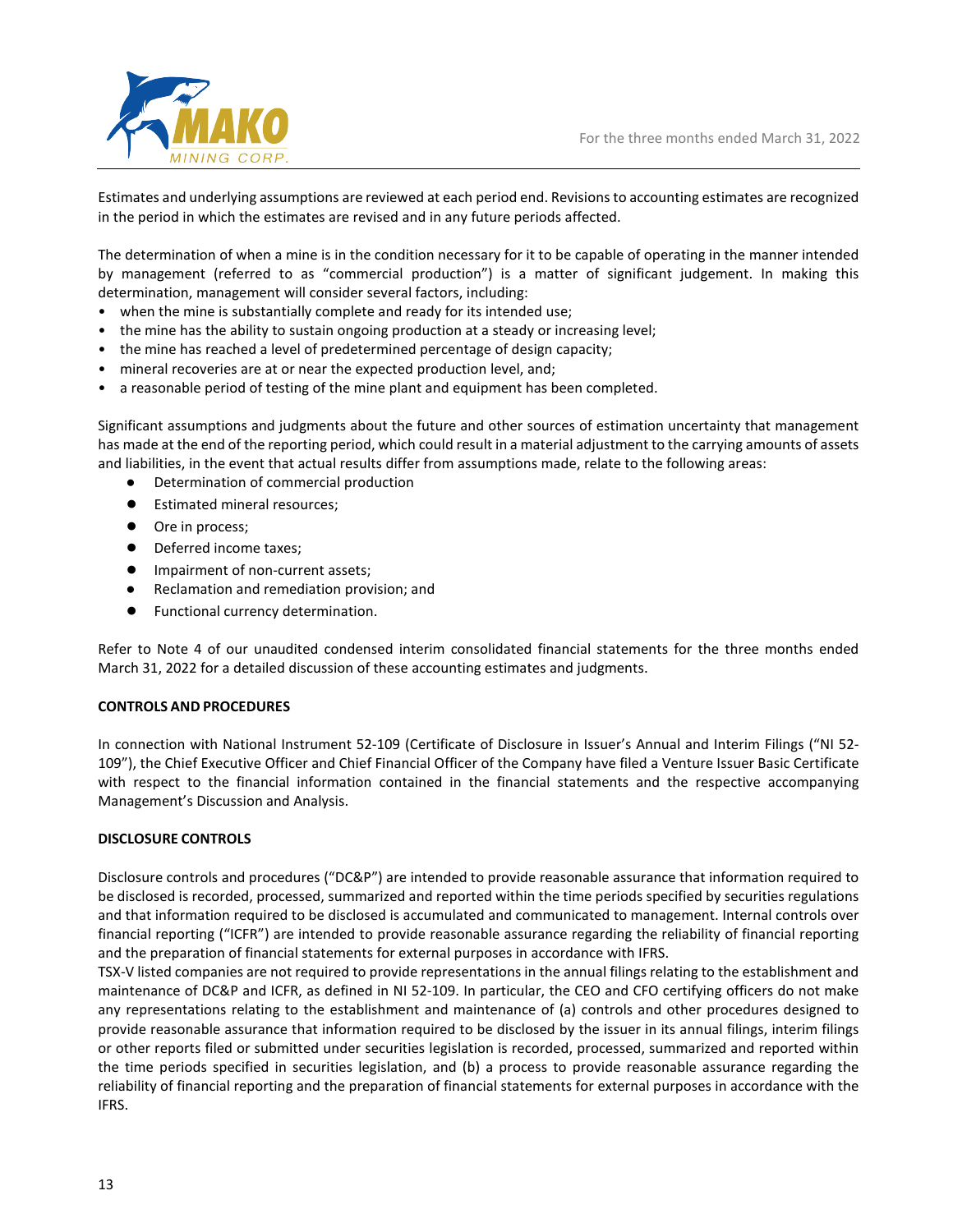![](_page_14_Picture_0.jpeg)

The issuer's certifying officers are responsible for ensuring that processes are in place to provide them with sufficient knowledge to support the representations they are making.

#### **NON-IFRS MEASURES**

The Company has included non-IFRS measures in this MD&A such as adjusted EBITDA, cash cost per ounce sold, total cash cost per ounce sold, AISC per ounce sold. These non-IFRS measures are intended to provide additional information and should not be considered in isolation or as a substitute for measures of performance prepared in accordance with IFRS. These measures do not have any standardized meaning prescribed under IFRS and therefore may not be comparable to other issuers. In the gold mining industry, this is a common performance measure but does not have any standardized meaning. The Company believes that, in addition to conventional measures prepared in accordance with IFRS, certain investors use this information to evaluate the Company's underlying performance of its core operations and its ability to generate cash flow. Accordingly, it is intended to provide additional information and should not be considered in isolation or as a substitute for measures of performance prepared in accordance with IFRS.

"Adjusted EBITDA" represents earnings before interest (including non-cash accretion of financial obligations and lease obligations), income taxes and depreciation, depletion and amortization ("EBITDA"), adjusted to exclude exploration activities, share-based compensation and change in provision for reclamation and rehabilitation.

"Cash costs per ounce sold" is production costs, calculated by deducting revenues from silver sales and dividing the sum of mining, milling and mine site administration costs.

"Total cash costs per ounce sold" is calculated by summing the numerator used to calculate cash costs, G&A from the sister subsidiaries supporting the production activities, production taxes and royalties and then dividing the sum by the number of gold ounces sold.

"AISC per ounce sold" includes total cash costs (as defined above) and adds the sum of G&A, sustaining capital and certain exploration and evaluation ("E&E") costs, sustaining lease payments, provision for environmental fees, if applicable, and rehabilitation costs paid, all divided by the number of gold ounces sold. As this measure seeks to reflect the full cost of gold production from current operations, capital and E&E costs related to expansion or growth projects are not included in the calculation of AISC per ounce. Additionally, certain other cash expenditures, including income and other tax payments, financing costs and debt repayments, are not included in AISC per ounce.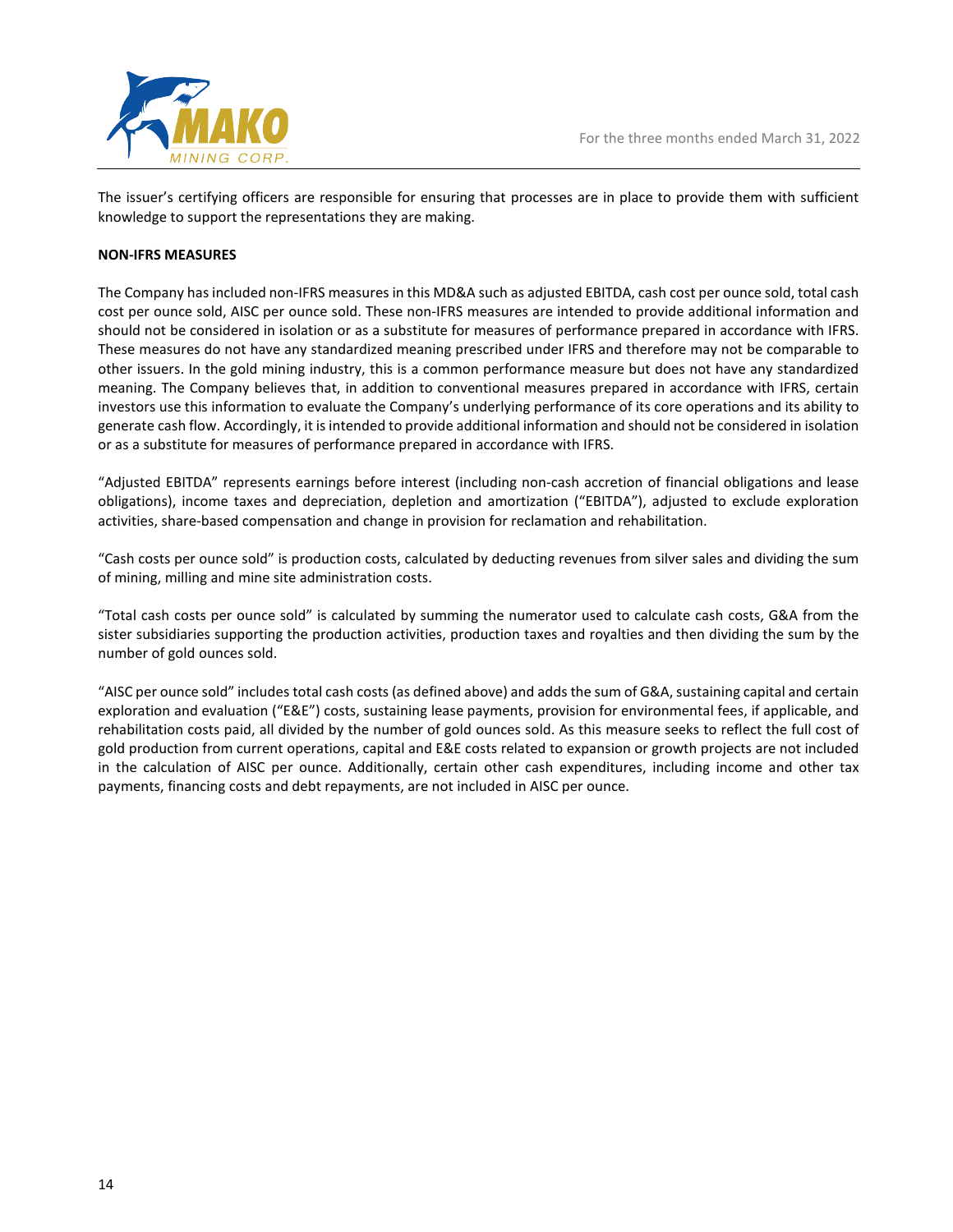![](_page_15_Picture_0.jpeg)

The following table provides a reconciliation of production costs t cash costs and AISC:

| (in \$000's)                                             |     | Three months ended<br>March 31, 2022 |
|----------------------------------------------------------|-----|--------------------------------------|
| <b>Production costs (GAAP)</b>                           | \$  | 7,632                                |
| Supporting general and administrative expenses           |     | 363                                  |
| Cash costs (non-GAAP)                                    | \$  | 7,995                                |
| General and administrative expenses                      |     | 1,044                                |
| Sustaining capital expenditures                          | 743 |                                      |
| Accretion of the asset retirement costs (ARO) (Non-cash) |     |                                      |
| Deferred stripping expenses                              |     | 521                                  |
| Total AISC (\$)                                          |     | 10,309                               |
| Ounces of gold sold                                      |     | 9,580                                |
| Production cost per gold ounce sold                      | \$  | 797                                  |
| Total cash cost per gold ounce sold                      |     | 862                                  |
| AISC per gold ounce sold                                 |     | 1,104                                |

Earnings before interest (including non-cash accretion of financial obligations and lease obligations), income taxes and depreciation, depletion, and amortization ("EBITDA") Calculations:

| Amounts in 000's                                       | Three months ended Three months ended |                |  |                |
|--------------------------------------------------------|---------------------------------------|----------------|--|----------------|
|                                                        |                                       | March 31, 2022 |  | March 31, 2021 |
|                                                        |                                       |                |  | (Restated)     |
| Net loss (income) before taxes                         | \$                                    | $(444)$ \$     |  | 7,139          |
| Income tax expense                                     |                                       | 542            |  |                |
| Finance cost, net of finance income                    |                                       | 1,137          |  | 55             |
| Depreciation and amortization                          |                                       | 5,072          |  |                |
| EBITDA $(1)$                                           | \$                                    | $6,307$ \$     |  | 7,194          |
| Gain on disposal of subsidiaries                       |                                       |                |  | (12,084)       |
| Share-based compensation (recovery) expense            |                                       | 135            |  | 120            |
| Exploration activities                                 |                                       | 1,862          |  | 1,356          |
| Change in provision for reclamation and rehabilitation |                                       | 26             |  | 387            |
| <b>ADJUSTED EBITDA (1)</b>                             |                                       | 8,330          |  | (3,027)        |

*(1)* Refer to *Non-IFRS Measures*

# **RISK AND UNCERTAINTIES**

The Company's principal activity of mineral exploration and exploitation is generally considered to have high risk. It is exposed to a number of risks and uncertainties that are common to other mining exploration and development companies. The industry is capital intensive at all stages and is subject to variations in commodity prices, market sentiment, inflation and other risks. Until completion of the Marlin Transaction in early November 2018, the Company had no source of revenue other than interest income. Moving forward, the San Albino Property is expected to be largely financed by debt and equity financings. The Company's mineral properties are located in Nicaragua, which exposes the Company to risks associated with possible political or economic instability, changes to applicable laws, and impairment or loss of mining title or other mineral rights.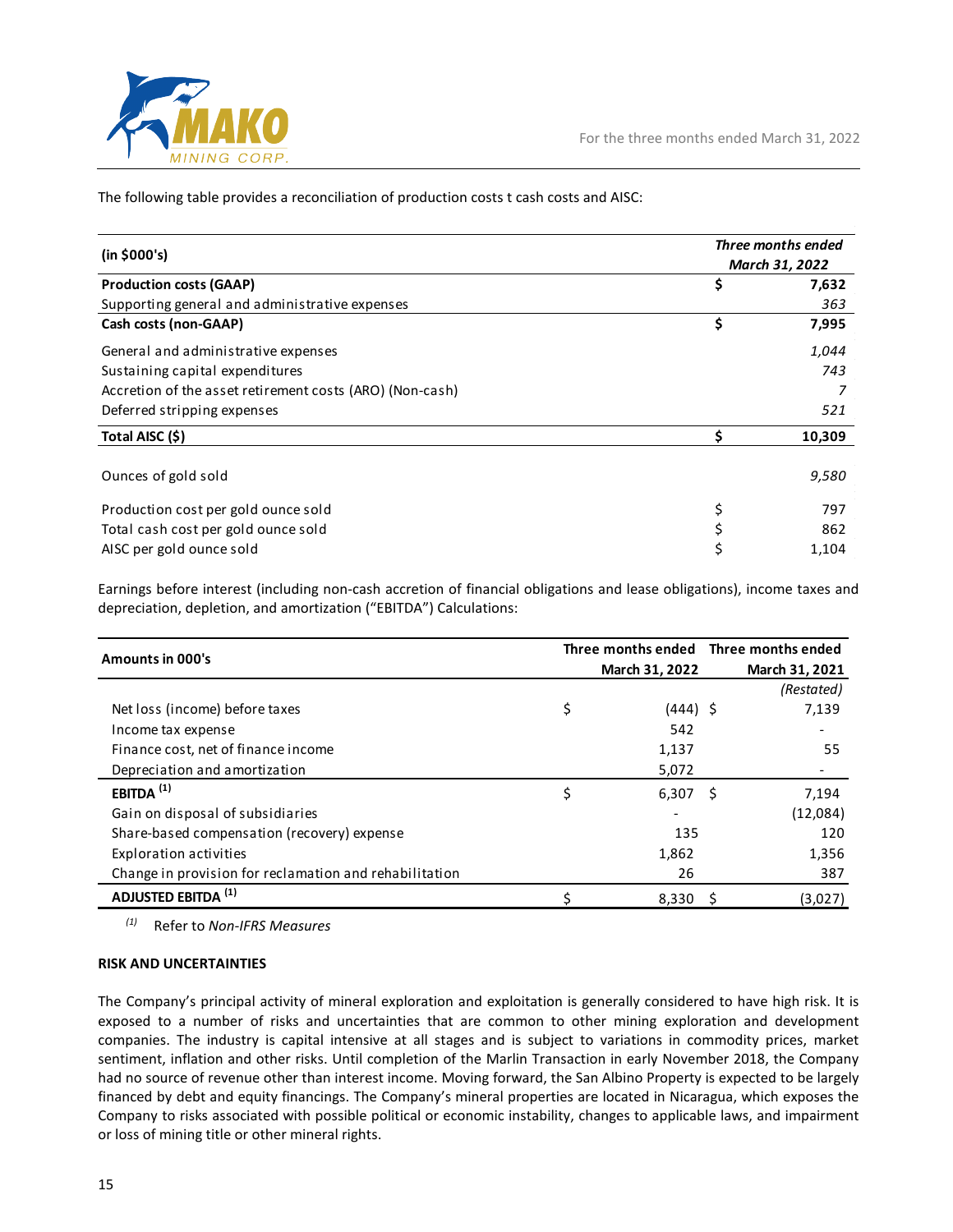![](_page_16_Picture_1.jpeg)

Some of the other significant risks are:

- Maintaining the Company's operating and development permits in good standing.
- Mineral resource amounts are estimates only and may be unreliable. The Company cannot be certain that any specified level of recovery of minerals from mineralized material will, in fact, be realized or that any of its mineral property interests or any other mineral deposit will ever qualify as a commercially mineable ore body that can be economically exploited. Material changes in the quantity of mineralization, grade or stripping ratio or mineral prices may affect the economic viability of the properties.
- The junior resource market where the Company raises funds is extremely volatile, companies are subject to high level of competition for the same pool of investment dollars, and there is no guarantee that the Company will be able to raise adequate funds in a timely manner to conduct its business.
- Although the Company has taken steps to verify title to its exploration and evaluation assets there is no guarantee that the exploration and evaluation assets will not be subject to title disputes or undetected defects.
- The Company is subject to laws and regulations related to environmental matters, including provisions for reclamation, discharge of hazardous material and other matters. The Company conducts its activities in compliance with applicable environmental legislation and is not aware of any existing environmental problems related to its mineral property interests that may be the cause of material liability to the Company.
- There is no assurance that any countries in which Mako operates or may operate in the future will not impose restrictions or taxes on the repatriation of earnings to foreign entities.
- Uncertainties of the impact created by the COVID-19 pandemic.
- Nicaragua is susceptible to hurricanes, earthquakes and volcanoes which could materially impact the Company's operations in the future.

An investment in the Company's common shares is highly speculative and subject to a number of risks and uncertainties. Only those persons who can bear the risk of the entire loss of their investment should participate. An investor should carefully consider the risks described above and the other information filed with the Canadian securities regulators before investing in the Company's common shares. The risks described are not the only ones faced. Additional risks that the Company currently believes are immaterial may become important factors that affect the Company's business. If any of these risks occur, or if others occur, the Company's business, operating results and financial condition could be seriously harmed, and investors may lose all of their investment.

#### **FORWARD-LOOKING INFORMATION**

This MD&A contains "forward-looking information" (also referred to as "forward-looking statements") within the meaning of applicable Canadian securities legislation. Forward-looking statements are provided for the purpose of providing information about management's current expectations and plans and allowing investors and others to get a better understanding of the Company's operating environment. All statements, other than statements of historical fact, are forward-looking statements.

In this MD&A, forward-looking statements are necessarily based upon a number of estimates and assumptions that, while considered reasonable by the Company at this time, are inherently subject to significant business, economic and competitive uncertainties and contingencies that may cause the Company's actual financial results, performance, or achievements to be materially different from those expressed or implied herein. Some of the material factors or assumptions used to develop forward-looking statements include, without limitation, the uncertainties associated with: regulatory and permitting considerations, financing of the Company's acquisitions and other activities, exploration, development and operation of mining properties, future effect of the COVID-19 pandemic and the overall impact of misjudgments made in good faith in the course of preparing forward-looking information as well as other risks and uncertainties referenced under "Risks and Uncertainties" in this MD&A.

Forward-looking statements involve risks, uncertainties, assumptions, and other factors including those set out below and including those referenced in the "Risks and Uncertainties" section of this MD&A, and, as a result they may never materialize, prove incorrect or materialize other than as currently contemplated which could cause the Company's results